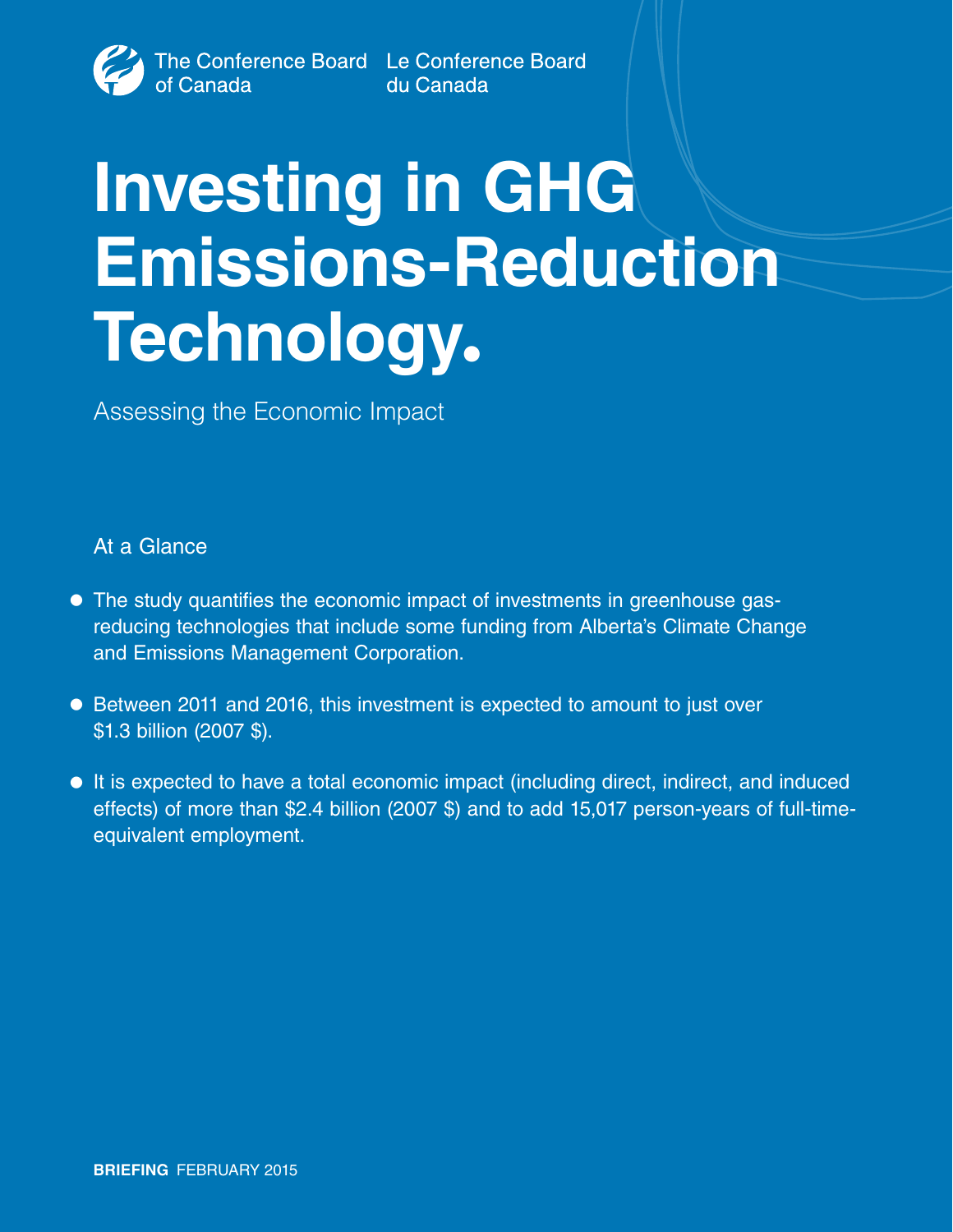# **Executive Summary**

**In 2009, as part of Alberta's climate change strategy, the Climate Change and Emissions Management Corporation (CCEMC) was established as an independent organization with a mandate to reduce greenhouse gas (GHG) emissions and help Alberta adapt to climate change through the discovery, development, and deployment of technology. The CCEMC receives money from the Climate Change and Emissions Management Fund, and, in turn, directs this money to support technology development at all stages of the innovation chain, from R&D to commercialization and deployment of emissions-reducing technologies.**

The goal of this study is to quantify the economic impact of investments in transformative technologies that include some CCEMC funding and that are aimed at reducing GHG emissions. The wider repercussions on the overall economy of an investment in new technology can be estimated by using economic models. The economic impact analysis does not consider the operations of the CCEMC but, rather, the benefits of direct and leveraged investments. Moreover, this study does not consider the effect of CCEMC and related investments on reducing GHG emissions.

The CCEMC provided the investment data necessary to assess the economic impacts. This information included the value of projects undertaken or planned by various companies and organizations in which the CCEMC contributed a portion of the funding. Between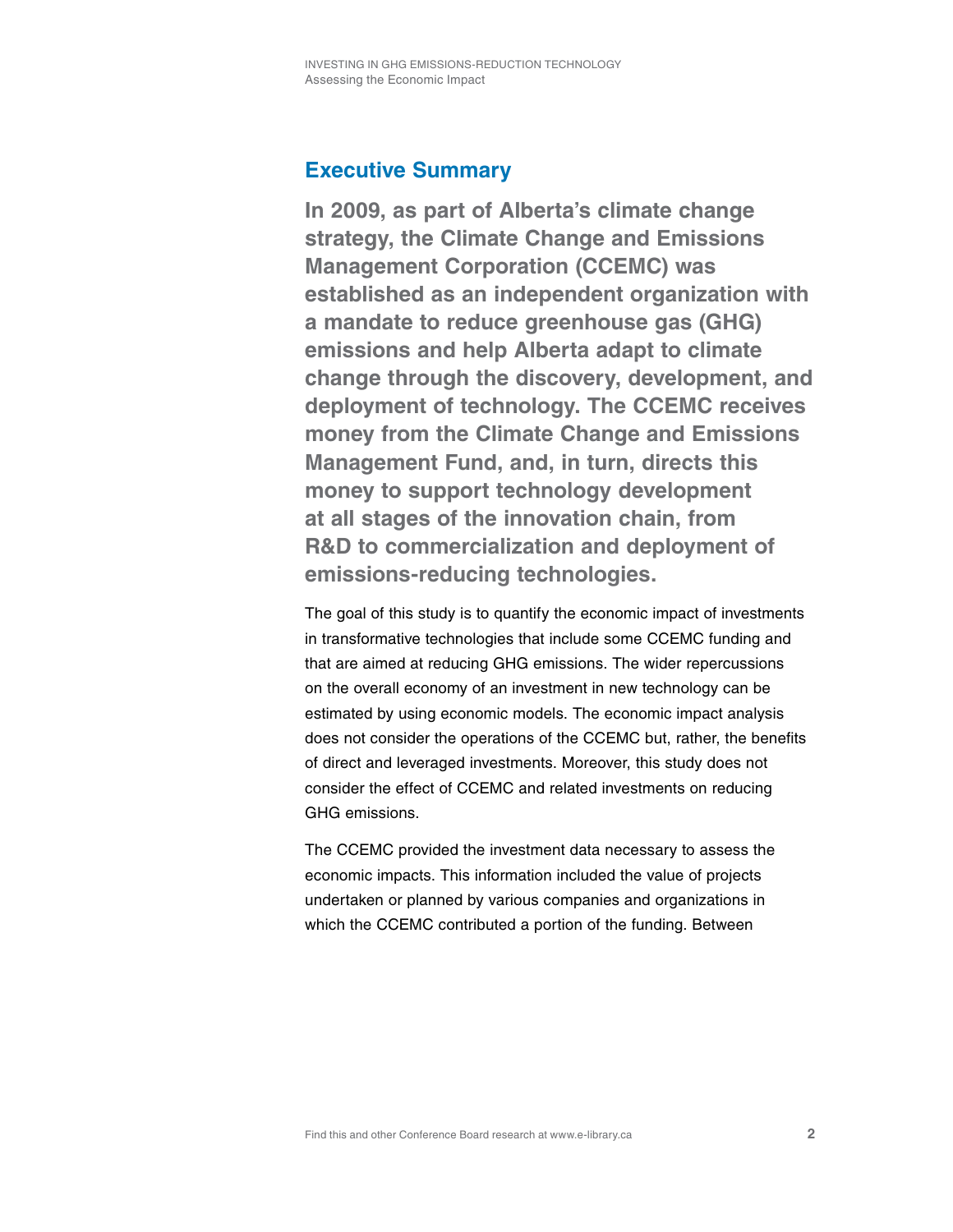2011 and 2016, this investment is expected to amount to just over \$1.3 billion (2007 \$).

The Conference Board of Canada estimates that the total economic impact (including direct, indirect, and induced effects) of CCEMC and related investments from 2011 to 2016 will be more than \$2.4 billion (2007 \$), indicating that for each dollar invested, economic activity is lifted by nearly \$1.90. In terms of the impact on jobs, we estimate that an additional 15,017 person-years of full-time-equivalent (FTE) employment will be added over the six-year period.

The impact on real gross domestic product (GDP) for Alberta is forecast to be \$1.95 billion. This amounts to a multiplier of 1.5. In other words, for every dollar of investment through the CCEMC program, Alberta's economy will be lifted by \$1.50. Additionally, total employment will rise by 12,244 FTE person-years from 2011 to 2016. At its peak, in 2014, total employment was up by roughly 5,200 jobs. This will also boost household income and retail sales—the latter up by a cumulative \$790 million from 2011 to 2016. In turn, a lift to income will add \$226 million to general government coffers.

Investments leveraged through the CCEMC program will result in additional supply-chain impacts in other provinces, as well.<sup>1</sup> Ontario will benefit the most, with real GDP expected to rise by \$240 million, while 1,231 person-years of FTE employment will be added to payrolls over the 2011 to 2016 period. British Columbia, Quebec, Manitoba, and Saskatchewan will also benefit from sizable lifts to economic activity and employment. The real GDP gains range from a forecast \$22 million in Manitoba to \$106 million in British Columbia, while the increases in person-years of FTE employment range from 134 to 696, respectively.

There will be some direct spending in other provinces, but it will be very small compared with the Alberta investments. Indeed, 98.3 per cent of CCEMC and related investments from 2011 to 2016 will be made in Alberta.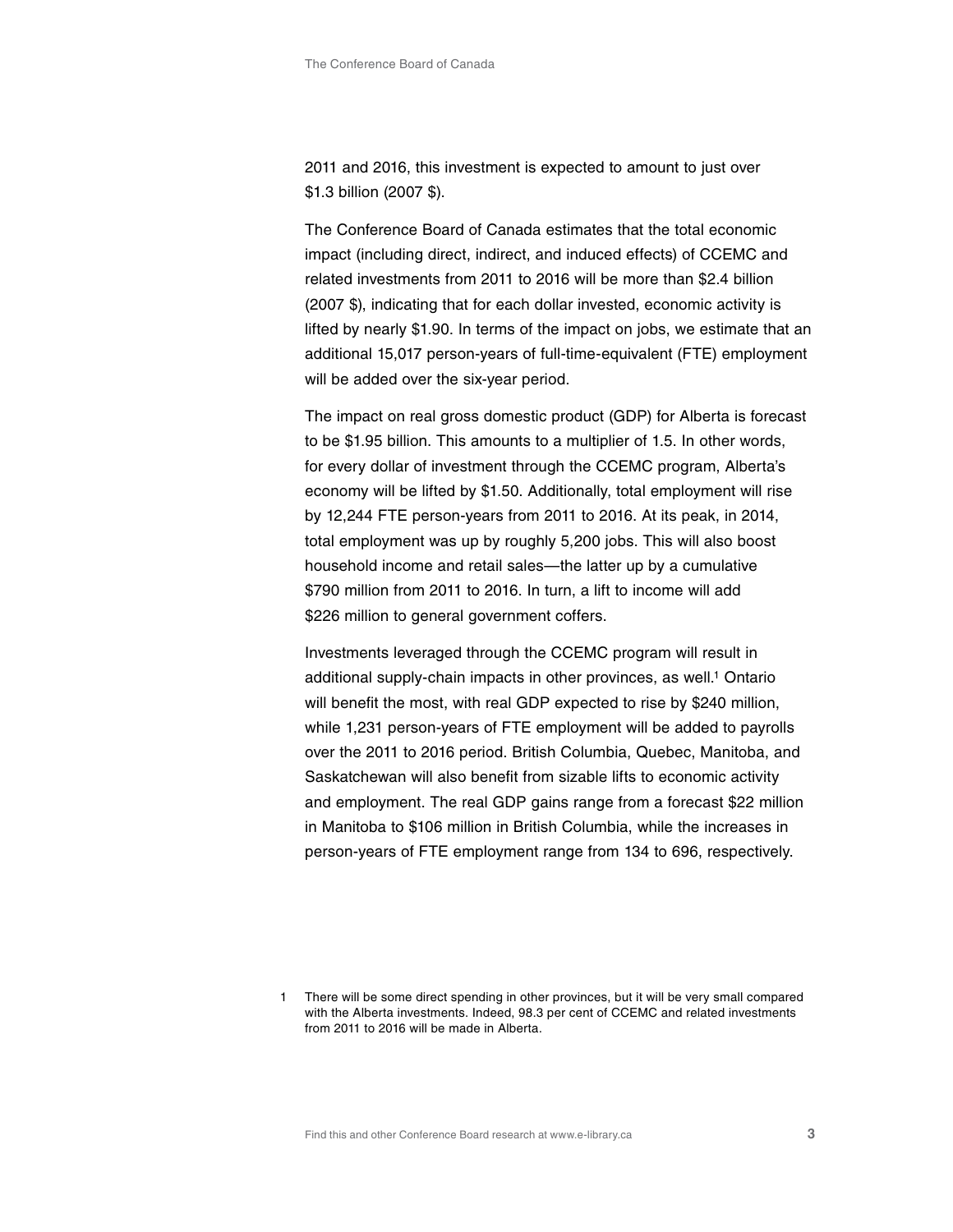# **Introduction**

In 2009, as part of Alberta's climate change strategy, the Alberta Climate Change and Emissions Management Corporation (CCEMC) was established as an independent organization with a mandate to reduce greenhouse gas (GHG) emissions and help Alberta adapt to climate change through the discovery, development, and deployment of technology. The CCEMC receives money from the Climate Change and Emissions Management Fund, and, in turn, directs this money to support technology development at all stages of the innovation chain, from R&D to commercialization and deployment of emissions-reducing technologies.

#### Table 1

**CCEMC and Related Investments in New Technologies to Reduce Greenhouse Gases, Canada** (2007 \$ millions)

|                                                | 2011 | 2012  | 2013  | 2014  | 2015  | 2016 | Total   |
|------------------------------------------------|------|-------|-------|-------|-------|------|---------|
| Wages and salaries, and other current spending | 65.9 | 130.6 | 224.5 | 223.4 | 64.8  | 33.2 | 742.4   |
| Non-residential construction investment        | 23.9 | 52.7  | 143.2 | 153.7 | 25.4  | 8.6  | 407.5   |
| Machinery and equipment investment             | 9.5  | 21.7  | 59.4  | 63.1  | 10.7  | 3.7  | 168.1   |
| Total                                          | 99.4 | 205.1 | 427.1 | 440.2 | 100.8 | 45.5 | 1.318.1 |

Sources: CCEMC; The Conference Board of Canada.

From 2011 to 2016, it is expected that the CCEMC will help fund just over \$1.3 billion (2007 \$) in projects in Canada aimed at reducing GHG emissions. (See Table 1.) These investments have increased substantially in recent years and have been largely undertaken in Alberta. However, five other provinces—Quebec, Ontario, Manitoba, Saskatchewan, and British Columbia—have also received direct funding for projects.

This research study assesses the economic impact of these investments on Alberta's economy, and on the other provincial economies where investment has taken place or where there have been spillover effects from the Alberta investments. The economic impact analysis does not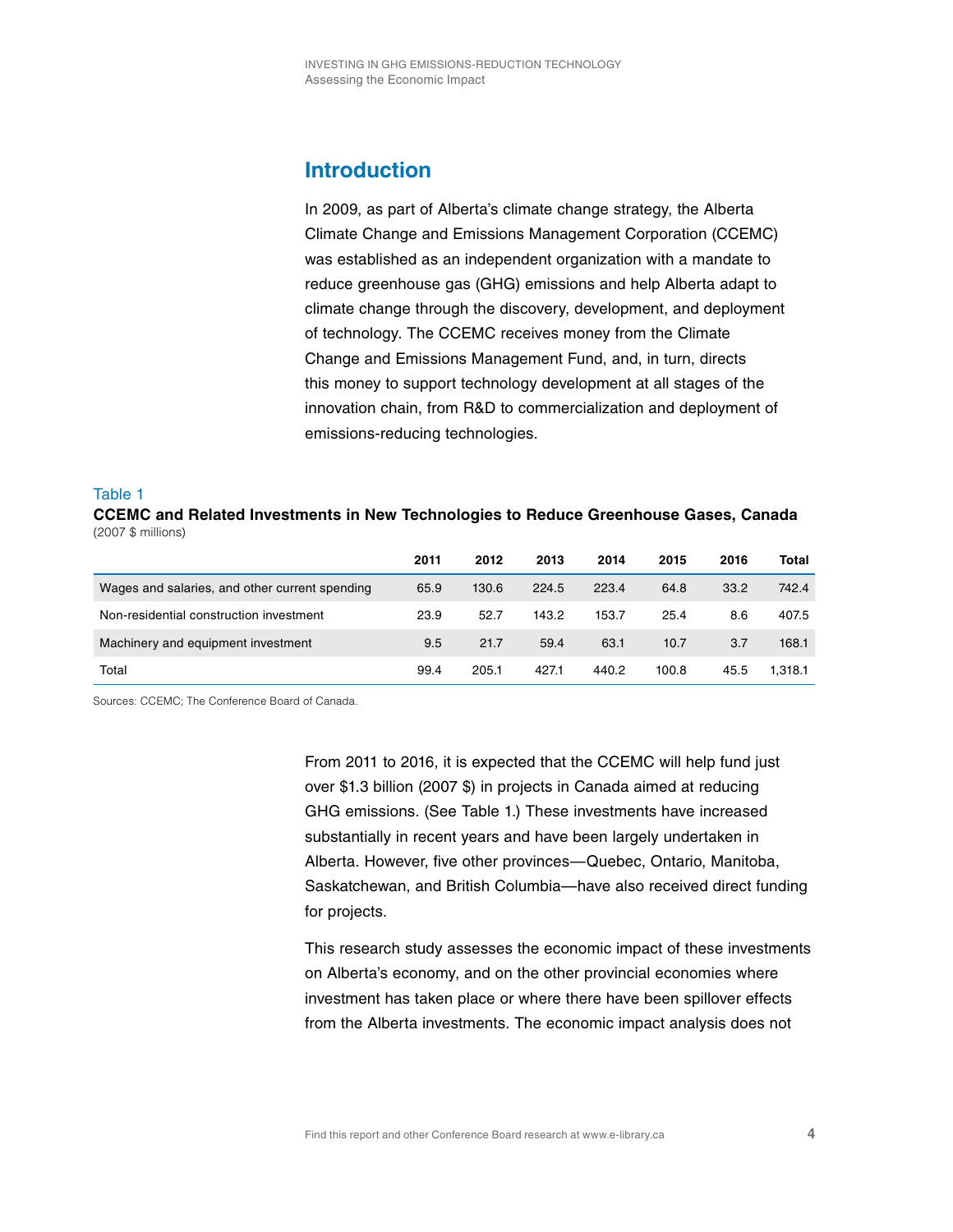consider the operations of the CCEMC but, rather, the benefits of direct and leveraged investments. Moreover, this study does not consider the effect of CCEMC and related investments on reducing GHG emissions.

While we are assessing the impact of CCEMC and related investment projects on the economy only, projects aimed at reducing GHG emissions have wider benefits. Indeed, reducing GHG emissions has become a priority for many countries, including Canada. Over the past century, an increase in GHG emissions has had a significant impact on the global climate. GHGs are being released into the atmosphere from a variety of sources, including industrial production, forestry, and agriculture processes, as well as the burning of fossil fuels—the latter being the biggest source of GHG emissions in Canada. As GHGs crowd the atmosphere globally, less heat is able to escape and the planet becomes warmer. Estimates from the United States Environmental Protection Agency suggest that the average temperature of the Earth has risen by 0.8°C in the past 100 years, and it is expected to rise by another 1.1°C to 6.4°C over the next century.1 Data from Environment Canada suggest that average annual temperatures in Canada have warmed by 1.7°C over the last 65 years.2

One of the damaging effects of this climate change has been more severe weather patterns, such as stronger hurricanes, and more frequent tornadoes, forest fires, flooding, and droughts. Ecosystems have been affected as well, as have humans. In fact, a recent study by scientists from Harvard University, Boston University, Syracuse University, and Sonoma Technology Inc. noted that reducing pollutants—and, in turn, GHG emissions—from power plants by between 22 and 27 per cent annually could save up to 3,500 lives and prevent 1,000 hospitalizations

2 Environment Canada, *Climate Trends and Variations Bulletin—Annual 2012*.

<sup>1</sup> United States Environmental Protection Agency, *Climate Change: Basic Information*.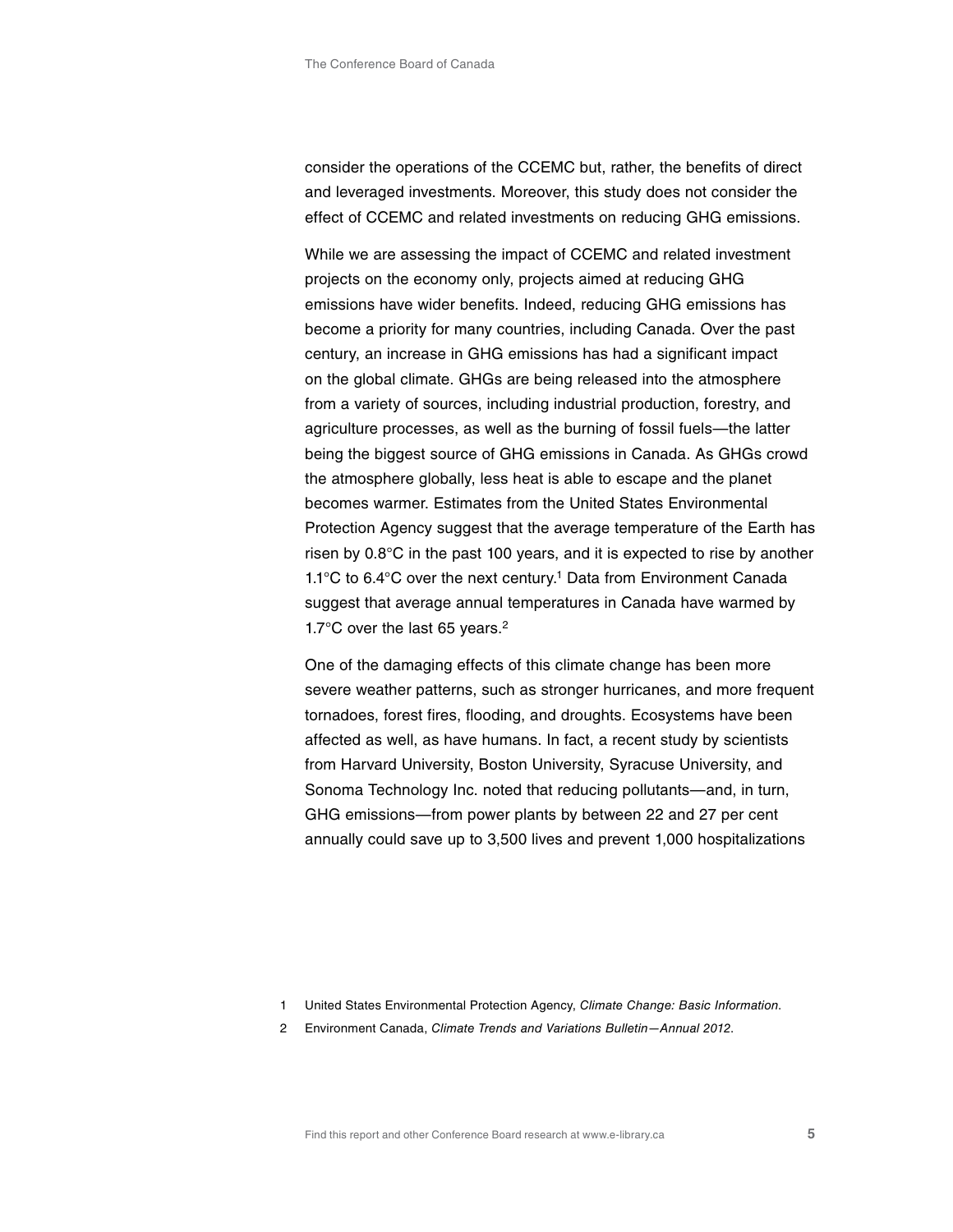in the United States each year, by reducing the number and severity of several health issues, including respiratory ailments and heart attacks.<sup>3</sup>

Controlling GHG emissions will continue to be an important policy priority in Canada and around the world. Promoting investments in new technologies that curb emissions can help slow global warming, generate new industries, and diversify Alberta's economy. This study does not address these additional benefits of CCEMC and related investment.

Section 2 of this report discusses the methodology used in this study, while section 3 describes the findings resulting from our analysis. A brief conclusion is provided in section 4.

# **Methodology**

The goal of this study was to quantify the economic impact of CCEMC and related investments in transformative technologies to reduce GHG emissions. The wider repercussions on the overall economy of an investment in a new technology can be estimated by using economic models. The most apparent impact is the economic activity directly attributed to the investment (direct impact), largely associated with the wages of those directly employed in the project and any other current spending, as well as the investment in non-residential capital, and in machinery and equipment. In addition, new technologies generate demand for inputs from other areas (defined as indirect or supply-chain impact), while the income generated by this activity leads to additional spending in the economy (induced impacts). Each of these impacts is described in this section.

The Conference Board relied on its proprietary model of provincial economies, as well as Statistics Canada's input-output model, to obtain the direct, indirect (supply chain), and induced effects of CCEMC and related investments on a wide range of economic indicators—including real GDP, employment, and income—over recent history. While Alberta

<sup>3</sup> Joel Schwartz and others, *Health Co-Benefits of Carbon Standards for Existing Power Plants*, 3.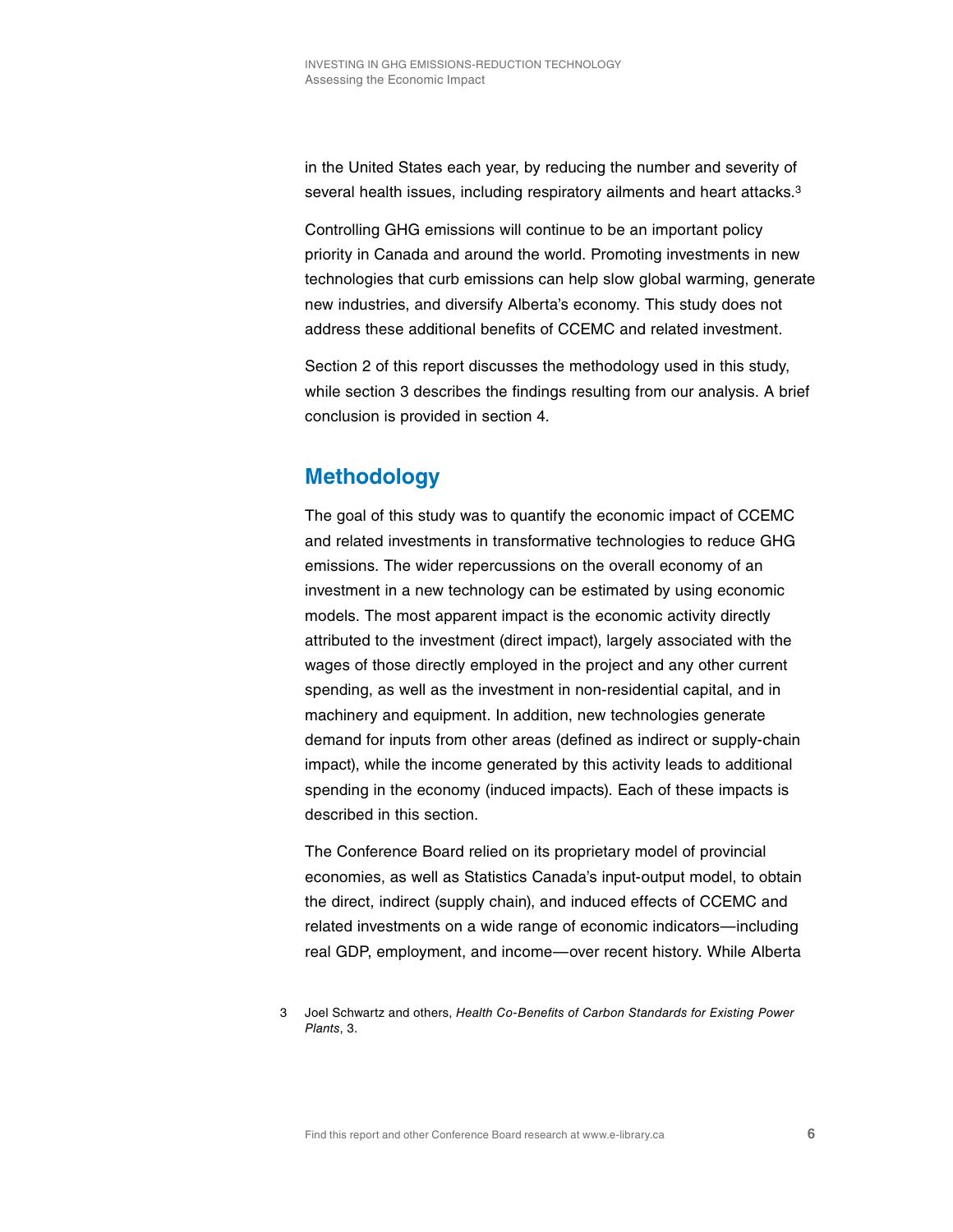was the focus, the study also addressed impacts on other provinces, including direct effects (although these are small), and supply-chain effects that cross provincial boundaries.

The CCEMC provided the investment data necessary to assess the economic impacts. This information included the nominal dollar value of projects undertaken or planned by various companies and organizations, in which the CCEMC contributed a portion of the funding. In other words, the data included direct investment/funding, and total investments generated by the funding. These projects took place or are scheduled to take place between 2010 and 2019. However, this impact analysis assessed only investments from 2011 to 2016, since most of the planned funding will be provided within this date range. The data were broken down by major category, including wages and salaries, other current spending, construction, and investment in machinery and equipment. These data were also spread out annually over the life of the projects.

To ensure the data were comparable over time and compatible with the economic models, each category of spending was adjusted for inflation. Essentially, each category of spending was deflated by a respective price index available from Statistics Canada (over history) and forecast by the Conference Board. For non-residential construction, we used the implicit price deflator for business gross fixed capital formation, non-residential construction, while the machinery and equipment deflator was the implicit price deflator for business gross fixed capital formation, machinery and equipment. Wages and salaries and other current spending data were deflated by the implicit price deflator for final consumption expenditure. Once the data were converted to 2007 dollars, the annual totals were summed to get the overall level of spending in each category.

The aggregate data were then used to determine the overall economic impact on Alberta and other provinces. To do so, we first identified key supply-chain linkages from the investments, then quantified their impact on key economic indicators, such as GDP, employment, and income.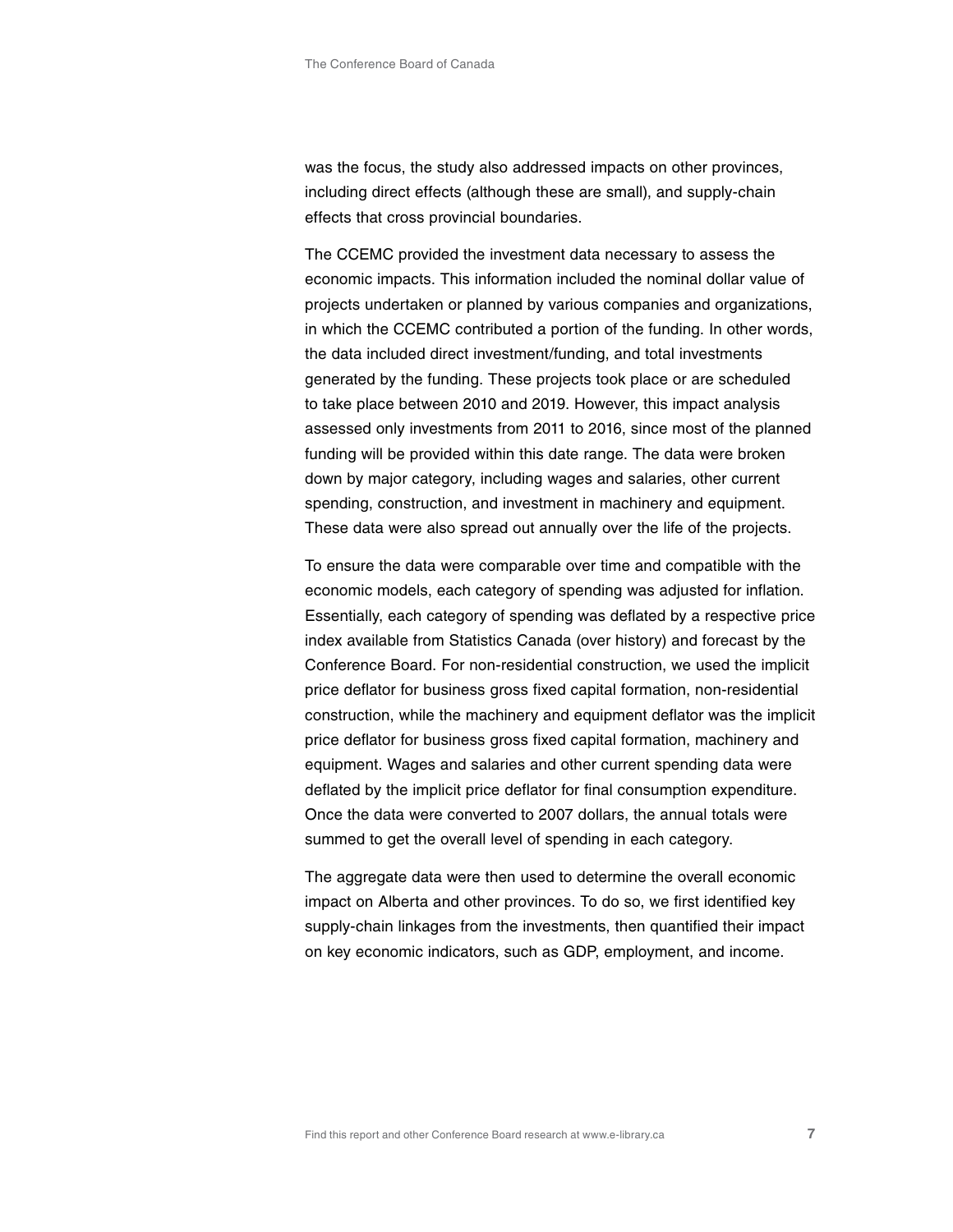This impact analysis assessed only investments from 2011 to 2016, since most of the planned funding will be provided within this date range.

The analysis in this study evaluates the combined direct, indirect, and induced economic impacts, defined as follows.

Direct impact measures the value-added<sup>4</sup> to the economy of the investments in transformative technologies related directly to the amounts spent on wages and salaries, other current spending, non-residential construction, and machinery and equipment.

Indirect impact measures the value-added that "direct impact firms" generate in the economy through their demand for intermediate inputs or other support services. For example, research and development activity would create demand for materials needed to build or create new technologies. These effects often cross provincial boundaries.

Induced impacts are derived when employees of the aforementioned industries spend their earnings and owners spend their profits. These purchases lead to more employment, higher wages, and increased income and tax revenues, and can be felt across a wide range of industries.

To derive the indirect impact (supply-chain linkages) of CCEMC and related investments on Alberta and other provincial economies, the Conference Board first relied on simulation results from Statistics Canada's interprovincial input-output (IO) model. The IO model assesses more finely detailed supply-chain linkages within Alberta and between provincial economies. Statistics Canada produced the IO simulations by increasing or decreasing demand output in a particular industry to get the total direct and supply-chain linkages associated with that industry. Results from the IO simulations were used to establish economic impacts outside Alberta and to guide the simulation results of the Conference Board's more aggregate model of Alberta's economy.

While the IO estimates provide a very detailed account of the supplychain linkages, the Conference Board's provincial model assesses

<sup>4</sup> Value-added or net output is the difference between total revenue and the sum of expenses for parts, materials, and services used in the production process. Summing the value-added across all industries in a region will yield the GDP in that region.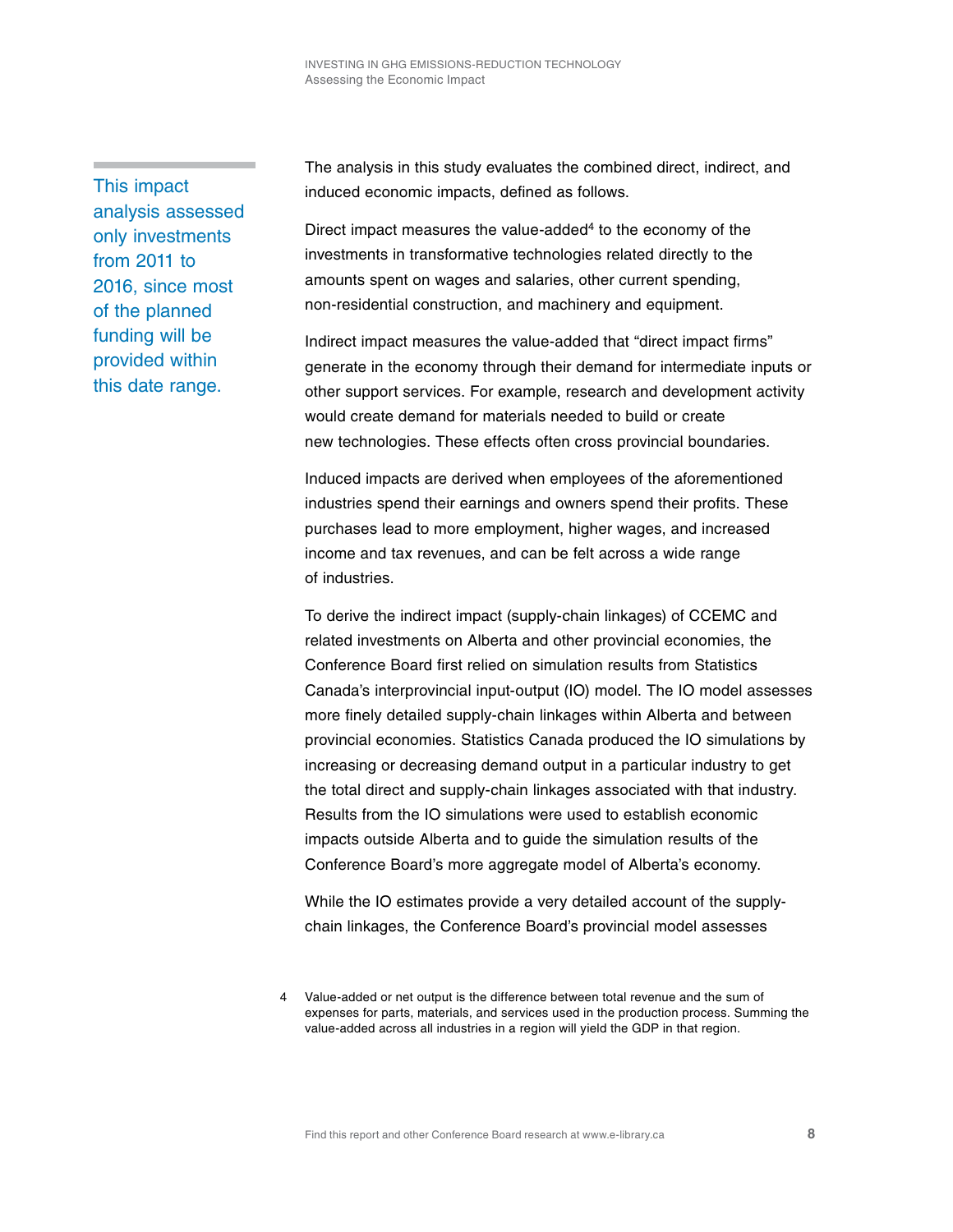the impact of the increased investment over time, on a wider range of economic indicators.

# **Findings**

The CCEMC program is assumed to have generated capital investment and other spending activity that may or may not have occurred without the program. To estimate the economic impact, however, we assumed that all activity arising from direct lending and leveraged funds is new activity. Thus, the economic impact analysis was based on the effect of increasing capital investment spending and other current spending by annual amounts equivalent to the sum of direct and leveraged funds invested by the CCEMC program. The overall economic impacts were assessed using Statistics Canada's input-output model and the Conference Board's econometric model of Alberta's economy.

As mentioned, from 2011 to 2016, the CCEMC is expected to help fund just over \$1.3 billion (2007 \$) in Canadian research projects and new technologies aimed at reducing GHG emissions. While nearly all of these investments (98.3 per cent) are in Alberta, some direct investments are occurring in Quebec, Ontario, Manitoba, Saskatchewan,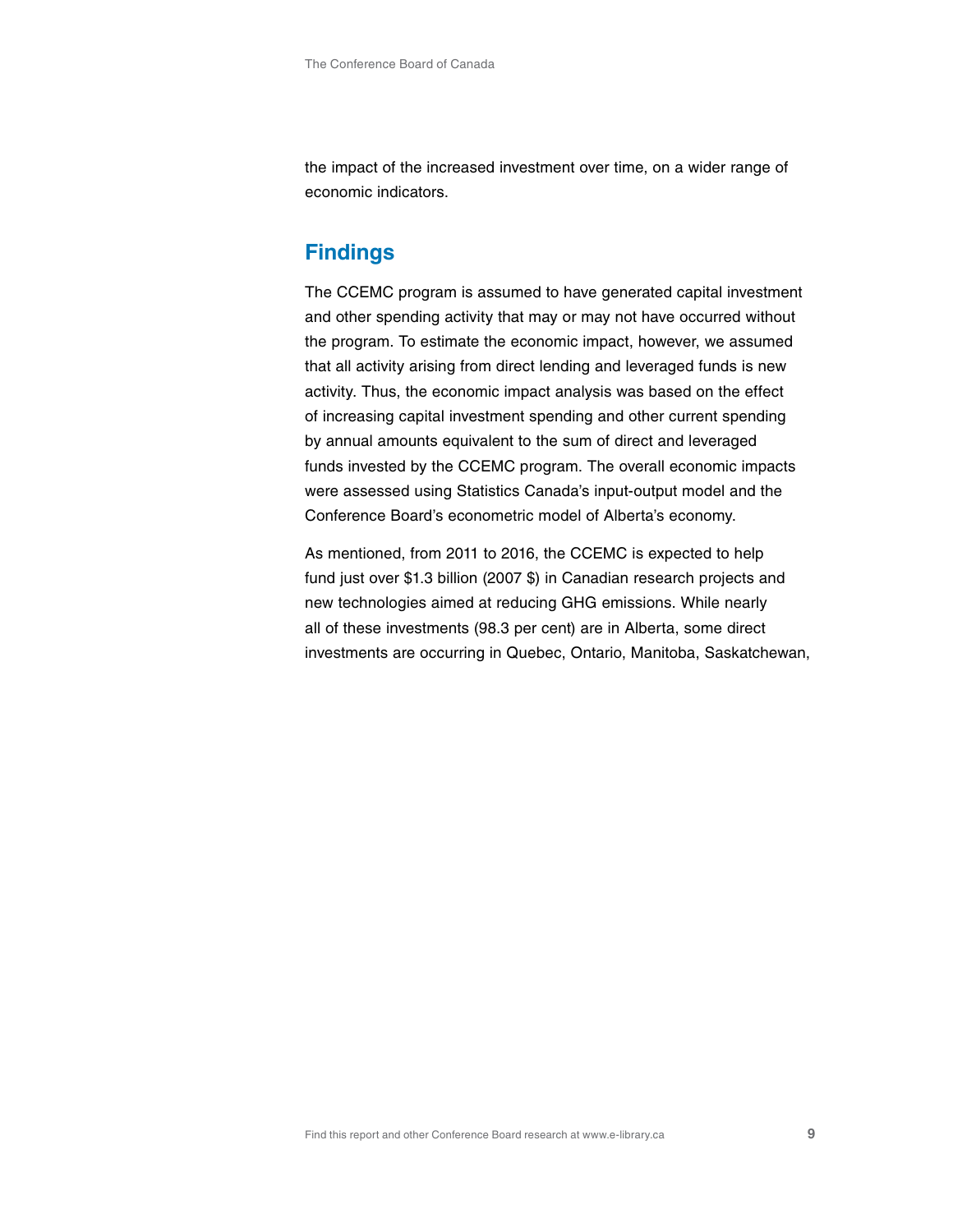### and British Columbia. Table 2 breaks down total investment spending (2007 \$ millions) by province and spending category from 2011 to 2016.

#### Table 2

#### **CCEMC and Related Investments in New Technologies to Reduce Greenhouse Gases, Six Provinces, 2011 to 2016**

(2007 \$ millions)

|                                                   | Alberta  | Quebec | Ontario | <b>Manitoba</b> | Sask. | <b>British</b><br>Columbia |
|---------------------------------------------------|----------|--------|---------|-----------------|-------|----------------------------|
| Wages and salaries, and<br>other current spending | 729.70   | 1.70   | 2.00    | 0.10            | 6.90  | 1.90                       |
| Non-residential<br>construction investment        | 400.40   | 0.00   | 0.10    | 0.00            | 6.60  | 0.40                       |
| Machinery and<br>equipment investment             | 165.20   | 0.00   | 0.00    | 0.00            | 2.70  | 0.20                       |
| Total                                             | 1,295.40 | 1.70   | 2.10    | 0.10            | 16.30 | 2.40                       |
| % of total                                        | 98.30    | 0.13   | 0.16    | 0.01            | 1.20  | 0.18                       |

Sources: CCEMC; The Conference Board of Canada.

As shown in Table 2, nearly \$730 million or 56 per cent of total CCEMC and related investment in Alberta is related to wages and salaries and other current spending, while the remaining amount (\$566 million) is spending on non-residential construction, machinery, and equipment. These are the direct economic contributions to Alberta's economy. However, the full economic benefit of the investment is much larger when the indirect impacts and induced effects are included.

As explained in the methodology, indirect benefits comprise the supplychain demand created by new investment in goods and services required as inputs. Induced impacts are created when employees researching new technologies, and people linked to that research through the company's supply chain, use the money they earn to buy goods and services. This spending creates additional economic benefits in the form of new jobs and activity generated in other sectors of the economy. The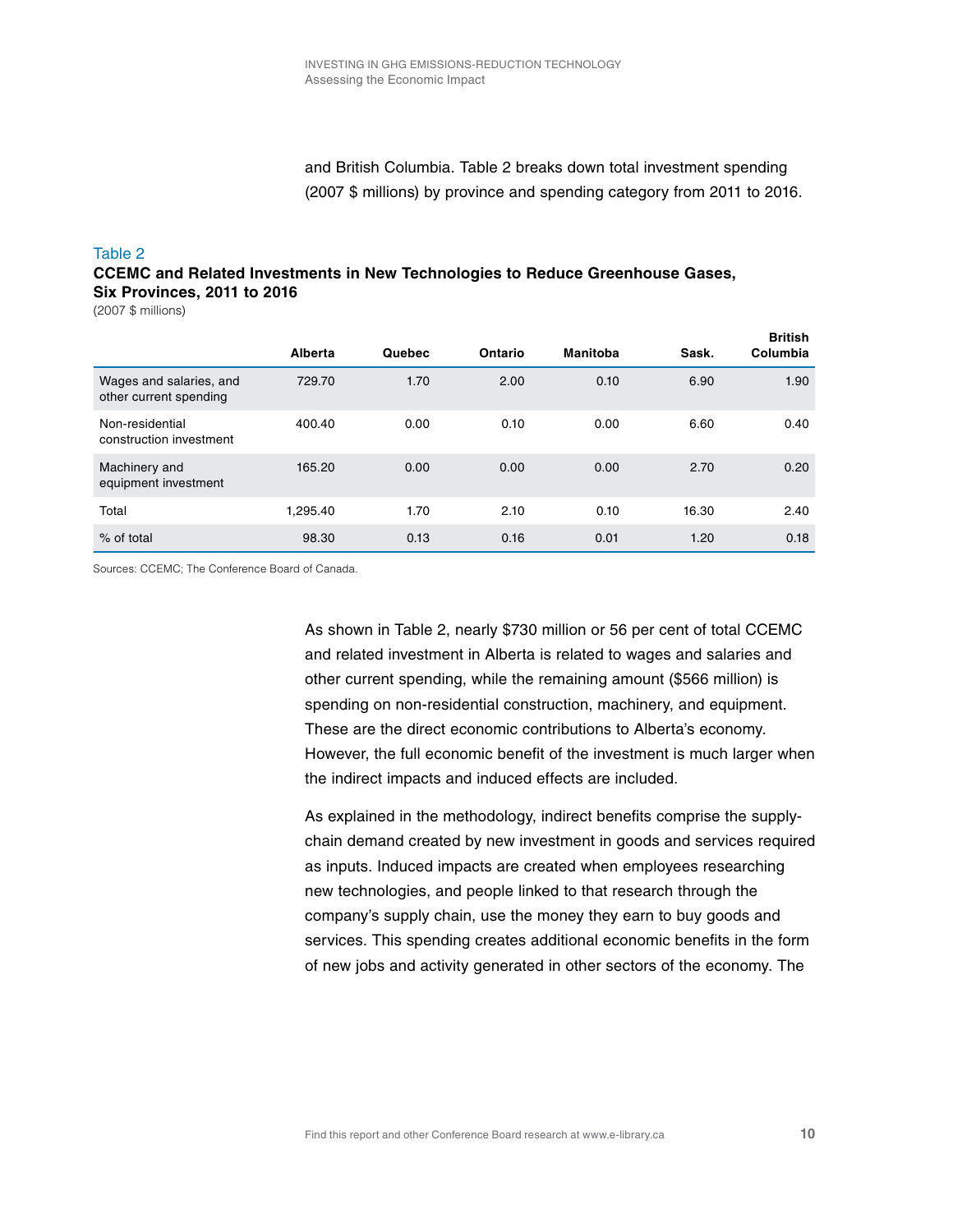The model simulations show that the total impact of this new investment on Alberta's real GDP will be \$1.95 billion between 2011 and 2016.

sum of the direct, indirect, and induced effects represents the overall contribution to the economy.

The model simulations show that the total impact of this new investment on Alberta's real GDP—including direct, indirect, and induced impacts will be \$1.95 billion between 2011 and 2016. This amounts to a multiplier of 1.5. In other words, for every dollar of investment, output in the Alberta economy increased by \$1.50. Meanwhile, the number of FTE jobs is expected to rise by 12,244 person-years.

Chart 1 shows how Alberta's real GDP and employment will be affected over time. Both real GDP and employment rise through 2016, as investments in new technology have increased significantly. In 2011, real GDP rose by \$99.6 million. In 2014, that impact peaked at nearly \$660 million.

Even though 12,244 person-years of FTE jobs will be added over the six-year period, the increase in actual employment is even higher when part time jobs are included. Cumulatively, employment will have increased by 15,362 between 2011 and 2016. At its peak in 2014, employment was up by roughly 5,200 jobs.

Table 3 presents the results of the CBoC model simulation for Alberta between 2011 and 2016, showing the economic impact of the increased investment not only on real GDP and employment, but also on a host of other key economic indicators. For instance, growing demand for workers has helped attract migrants and labour force entrants. Thus, the labour force will make gains, with more than 11,500 new entrants expected in total between 2011 and 2016. Additional workforce entrants have dampened the downward trend in the unemployment rate, which was reduced by just under 0.1 percentage points at peak impact in 2014.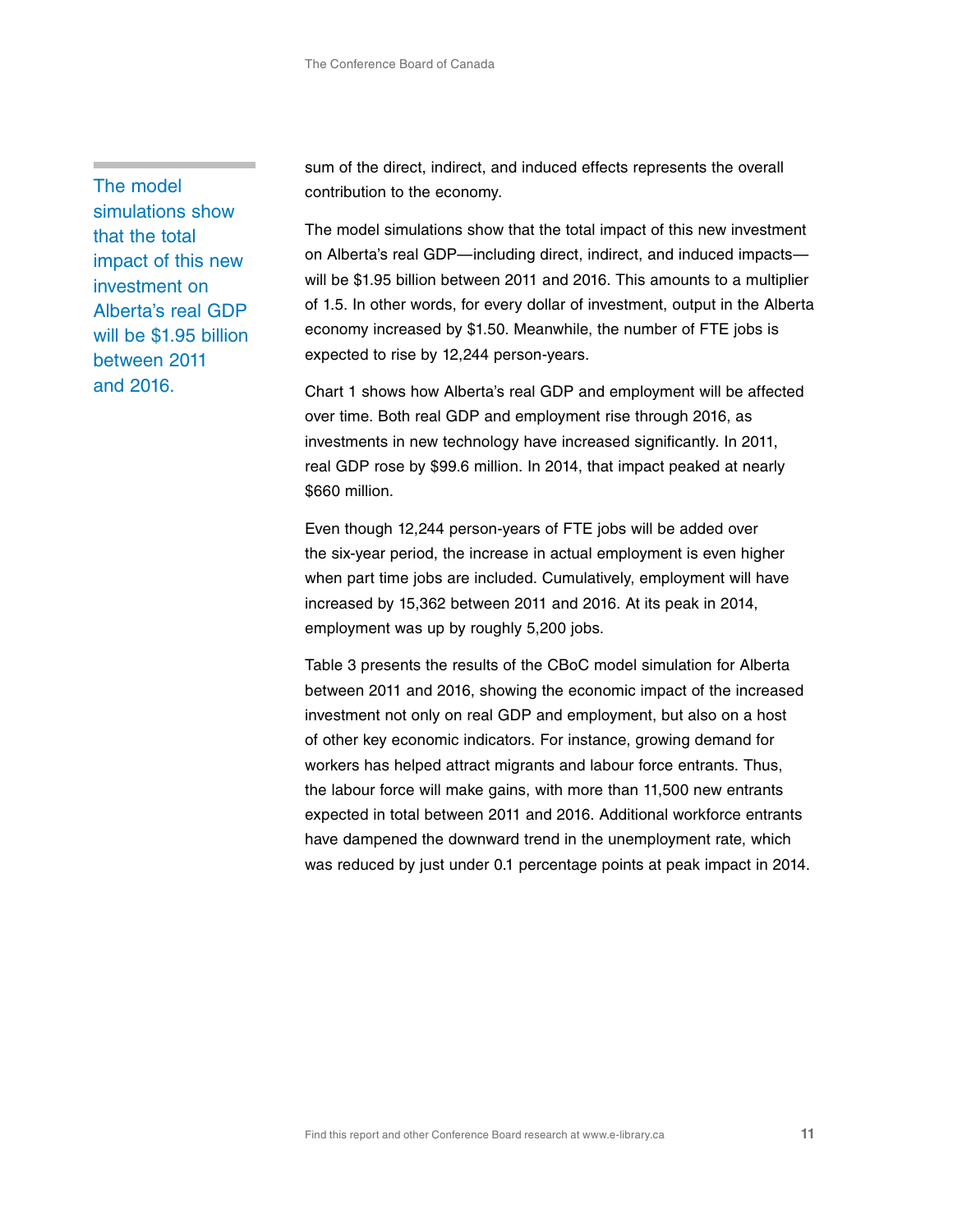#### Chart 1

#### **Impact of CCEMC and Related Investment in Transformative Technologies on Alberta's Real GDP and Employment**

(total direct, indirect, and induced impacts; GDP, 2007 \$ millions; jobs)



Sources: CCEMC; The Conference Board of Canada; Statistics Canada.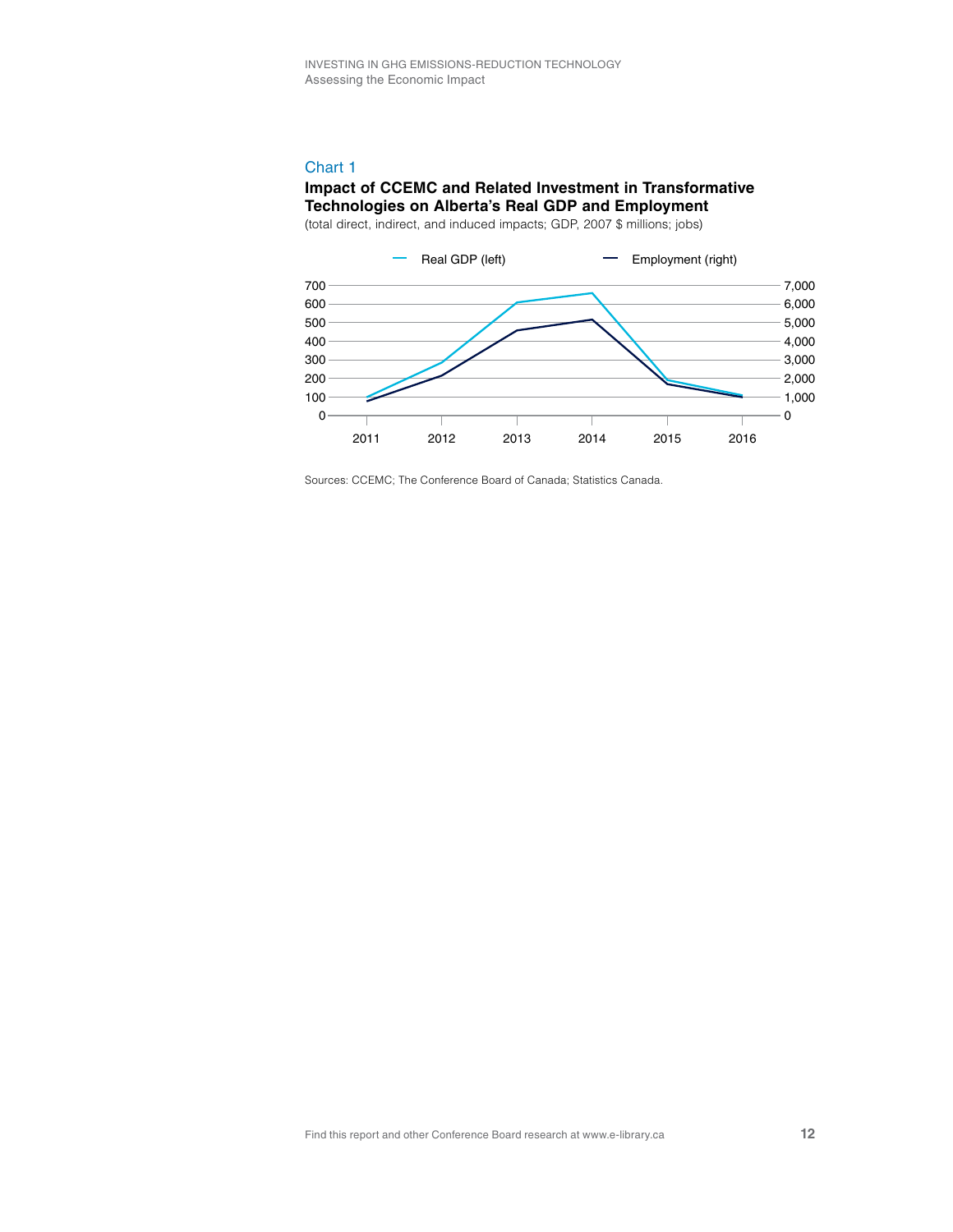#### Table 3

#### **Impact of CCEMC and Related Investments in Transformative Technologies on Key Indicators, Alberta**

(total direct, indirect, and induced impacts)

|                                                   | 2011 | 2012  | 2013  | 2014  | 2015  | 2016  | Total   |
|---------------------------------------------------|------|-------|-------|-------|-------|-------|---------|
| Real GDP at market prices (2007 \$ millions)      | 99.6 | 285.3 | 608.7 | 659.1 | 191.8 | 108.4 | 1,952.8 |
| Personal income (\$ millions)                     | 49.5 | 151.9 | 338.1 | 401.4 | 158.7 | 105.2 | 1,204.7 |
| Personal disposable income (\$ millions)          | 43.2 | 129.0 | 284.4 | 325.0 | 104.9 | 76.0  | 962.6   |
| General government transfers paid (\$ millions)   | 5.7  | 21.1  | 50.0  | 72.3  | 49.9  | 26.8  | 225.8   |
| Personal income tax (\$ millions)                 | 5.1  | 18.1  | 42.2  | 58.4  | 35.3  | 15.7  | 174.7   |
| Other current transfer paid (\$ millions)         | 0.7  | 3.0   | 7.9   | 13.9  | 14.6  | 11.2  | 51.2    |
| Population of labour force age                    | 17   | 88    | 248   | 490   | 68    | 46    | 958     |
| Labour force                                      | 568  | 1,612 | 3,403 | 3,849 | 1,294 | 774   | 11,502  |
| Employment                                        | 762  | 2,161 | 4,580 | 5,163 | 1,700 | 996   | 15,362  |
| Unemployment rate (level difference)              |      | -     | (0.1) | (0.1) | (0.0) | (0.0) | (0.9)   |
| Retail sales (\$ millions)                        | 26.3 | 96.2  | 221.7 | 248.7 | 126.5 | 70.8  | 790.2   |
| Housing starts                                    | 10.0 | 73.0  | 124.0 | 136.0 | 34.0  | 22.0  | 398.0   |
| Net operating surplus: Corporations (\$ millions) | 28.5 | 57.6  | 98.8  | 48.7  | 20.3  | 23.7  | 277.5   |

Sources: CCEMC; The Conference Board of Canada; Statistics Canada.

The boost to population has helped lift household income. From 2011 to 2016, total personal income is forecast to rise by \$1.2 billion as a result of the investments, while personal disposable income will be up by a cumulative \$963 million. More people, rising incomes, and increased employment are lifting retail sales and housing activity as well. Retail sales are expected to rise by a cumulative \$790 million through the sixyear period. At the same time, a total of 398 extra housing starts are expected over the 2011 to 2016 period. The increased economic activity also benefits businesses in Alberta—corporate profits are expected to rise by a cumulative \$278 million.

Higher personal income and corporate profits are also a notable source of increased tax revenue for governments. On the household side, general government transfers will rise by an extra \$226 million between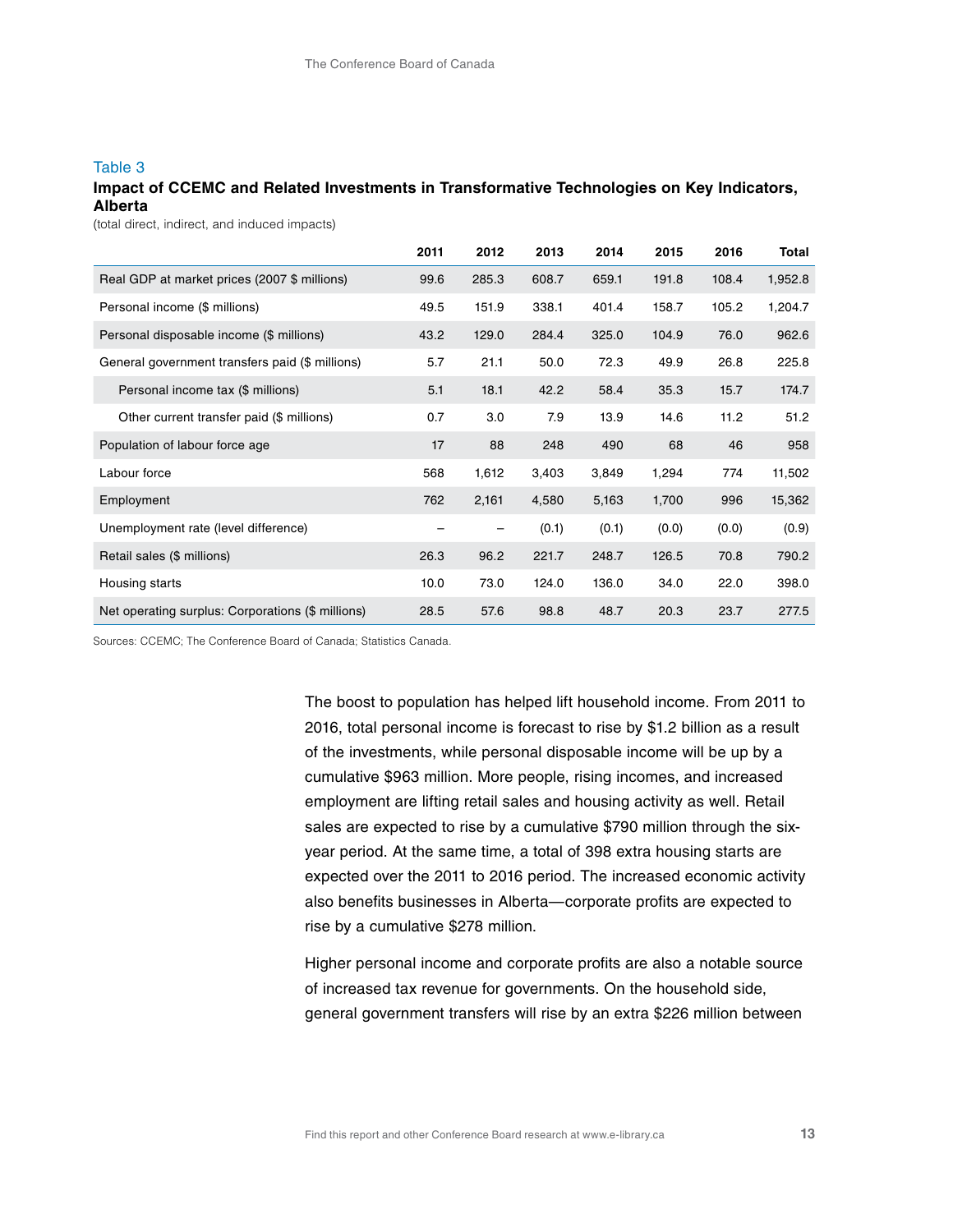2011 and 2016, of which \$175 million will be attributable to personal income taxes. The remaining \$51-million increase in revenues is due to other current transfers paid, which includes contributions to social insurance plans.

#### Table 4

**Impact of CCEMC and Related Investment in Transformative Technologies on Real GDP and Employment, by Industry, Alberta** (total direct, indirect, and induced impacts)

|                                                | 2011   | 2012   | 2013    | 2014    | 2015    | 2016  |
|------------------------------------------------|--------|--------|---------|---------|---------|-------|
| Real GDP at basic<br>prices (2007 \$ millions) | 101.4  | 288.9  | 615.2   | 663.4   | 186.6   | 104.9 |
| Agriculture and<br>other primary               | 13.0   | 34.8   | 72.7    | 74.7    | 16.5    | 10.3  |
| Manufacturing                                  | 12.3   | 33.2   | 71.2    | 76.6    | 24.5    | 19.0  |
| Construction                                   | 37.0   | 97.7   | 199.1   | 197.8   | 29.6    | 7.2   |
| <b>Utilities</b>                               | 1.4    | 4.4    | 9.7     | 10.8    | 4.3     | 2.6   |
| Information and<br>cultural industries         | 2.3    | 7.1    | 15.1    | 15.9    | 4.3     | 2.1   |
| Transportation and<br>warehousing              | 3.4    | 9.3    | 19.7    | 20.4    | 5.0     | 3.7   |
| Wholesale and<br>retail trade                  | 8.2    | 25.5   | 56.9    | 67.2    | 34.4    | 24.9  |
| Finance, insurance,<br>and real estate         | 15.5   | 49.5   | 107.9   | 117.9   | 44.4    | 23.8  |
| Community, business,<br>and personal services  | 10.8   | 32.0   | 68.5    | 74.1    | 21.9    | 11.0  |
| Government services                            | $-2.5$ | $-4.4$ | $-5.7$  | 8.0     | 1.8     | 0.3   |
| Total employment                               | 762.0  | 2.2    | 4,580.0 | 5,163.0 | 1,700.0 | 996.0 |
| Agriculture and<br>other primary               | 38.0   | 113.0  | 226.0   | 238.0   | 64.0    | 45.0  |
| Manufacturing                                  | 88.0   | 241.0  | 509.0   | 549.0   | 206.0   | 144.0 |
| Construction                                   | 288.0  | 770.0  | 1,509.0 | 1,599.0 | 337.0   | 112.0 |
| <b>Utilities</b>                               | 4.0    | 18.0   | 35.0    | 44.0    | 20.0    | 12.0  |
| Transportation and<br>warehousing              | 32.0   | 92.0   | 191.0   | 199.0   | 58.0    | 42.0  |

(continued …)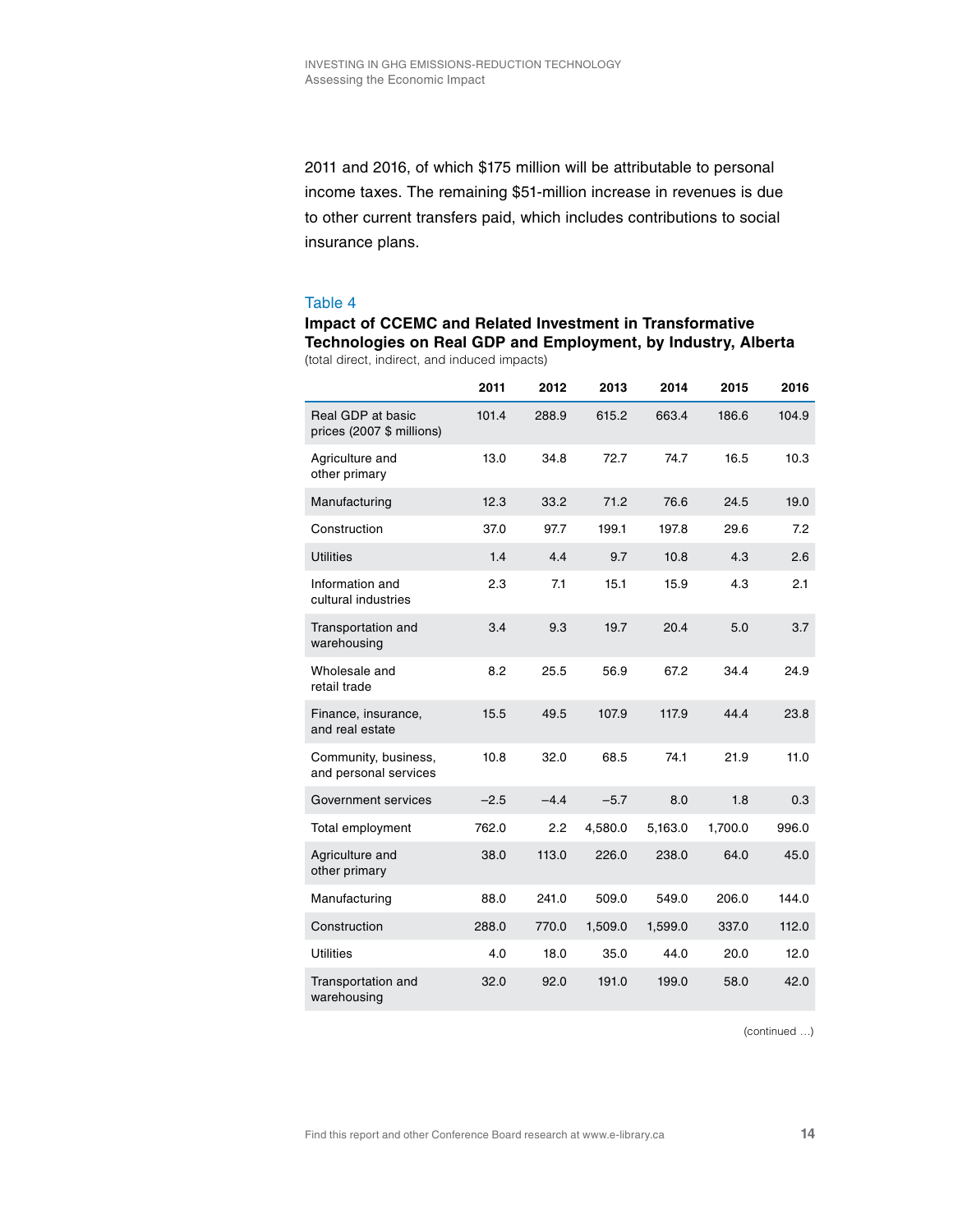#### Table 4 (cont'd)

#### **Impact of CCEMC and Related Investment in Transformative Technologies on Real GDP and Employment, by Industry, Alberta** (total direct, indirect, and induced impacts)

|                                        | 2011     | 2012     | 2013       | 2014       | 2015     | 2016     |
|----------------------------------------|----------|----------|------------|------------|----------|----------|
| Wholesale and<br>retail trade          | 105.0    | 313.0    | 693.0      | 820.0      | 444.0    | 330.0    |
| Finance, insurance,<br>and real estate | 47.0     | 141.0    | 301.0      | 309.0      | 105.0    | 54.0     |
| Other commercial<br>service industries | 185.0    | 514.0    | 1.161.0    | 1.296.0    | 427.0    | 239.0    |
| Government services                    | $-26.0$  | $-42.0$  | $-45.0$    | 109.0      | 39.0     | 17.0     |
| Unemployment                           | $-193.0$ | $-549.0$ | $-1.176.0$ | $-1.313.0$ | $-407.0$ | $-221.0$ |

Sources: CCEMC; The Conference Board of Canada; Statistics Canada.

Table 4 looks at the changes to Alberta's industries. The largest impacts are expected to occur in the construction industry, partly because of direct investment in structures but also due to the spinoffs created by the overall rise in economic activity, especially demand for new housing and other non-residential structures. Other notable increases in economic activity are occurring in the manufacturing and commercial services sectors. The manufacturing sector is benefiting from an overall rise in demand. Meanwhile, the commercial services sector is benefiting from stronger demand for management, scientific, and consulting services, as well as computer system design and related services.

Not all of the supply-chain demand is being met within the province and, as a result, a number of additional impacts are accruing to other provinces. And while Alberta will receive modest benefits from investments in other provinces, the lion's share of the impact in Alberta is driven by domestic investments. In the remaining provinces, the indirect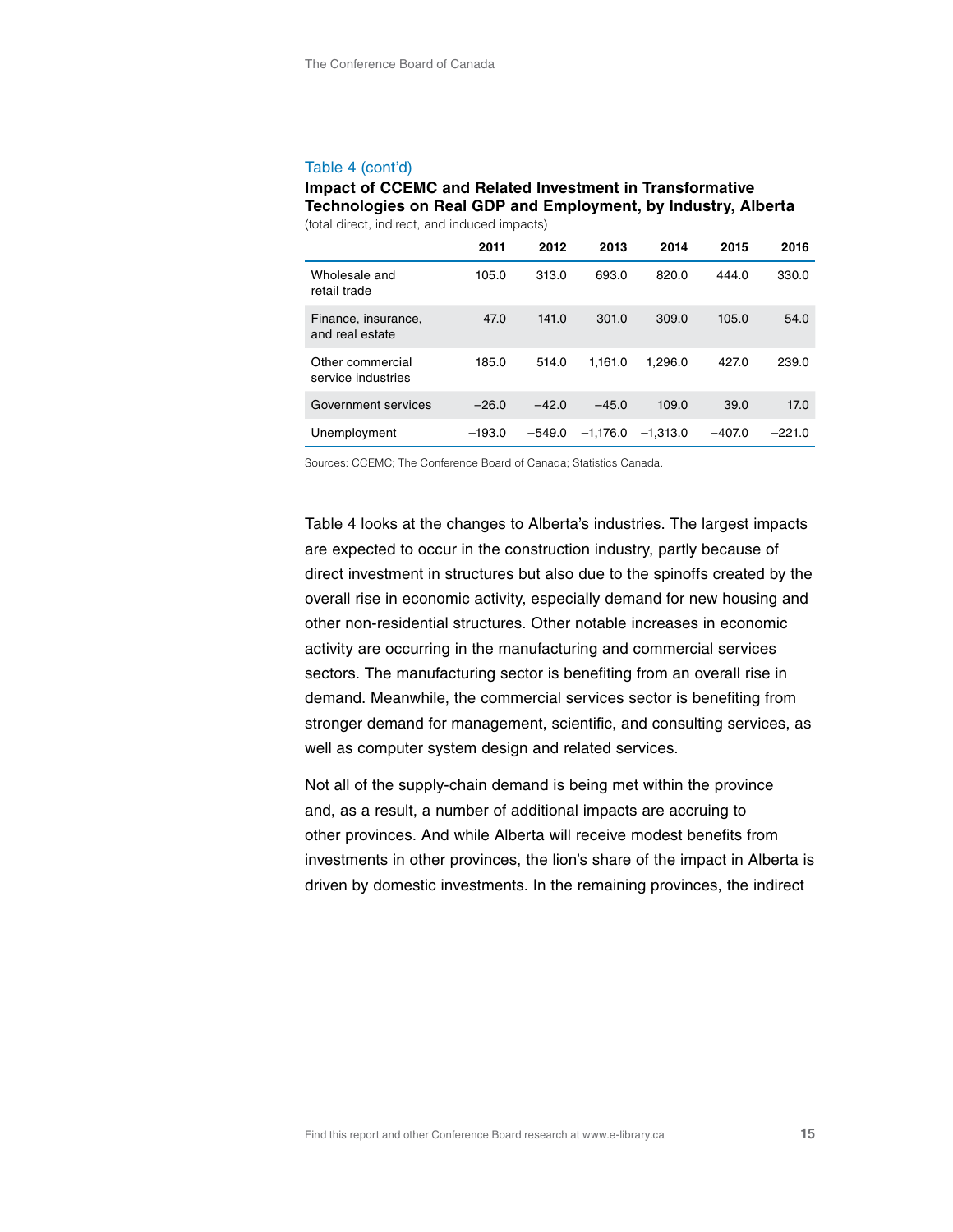and induced impacts are much larger relative to direct investment, due to spillover effects from Alberta.

Table 5 outlines the total economic impact on each province, including real GDP at market prices and FTE person-years of employment.

#### Table 5

#### **Impact of CCEMC and Related Investment in New Technologies to Reduce Greenhouse Gases, Five Provinces, 2011 to 2016**

|                                               | Quebec | Ontario | Manitoba |       | <b>British</b><br>Sask. Columbia |
|-----------------------------------------------|--------|---------|----------|-------|----------------------------------|
| Real GDP, market prices<br>(2007 \$ millions) | 75.7   | 240.5   | 21.9     | 47.4  | 105.7                            |
| FTE jobs                                      | 438.0  | 1.231.0 | 134.0    | 275.0 | 696.0                            |

Sources: CCEMC; The Conference Board of Canada; Statistics Canada.

Taking into account the direct investments in all six provinces, plus the indirect and induced impacts across the provinces, the Conference Board estimates that the total economic impact (including direct, indirect, and induced effects) of CCEMC and related investments from 2011 to 2016 will be just over \$2.4 billion (2007 \$), suggesting that each dollar invested lifts economic activity by nearly \$1.90. In terms of the impact on jobs, 15,017 person-years of FTE employment will be added over the six-year period.

In dollar terms, Ontario is forecast to see the next-largest impact on its economy, after Alberta. In total, Ontario's real GDP will increase by \$240 million and the number of FTE jobs will rise by 1,231 person-years. Even allowing for a multiplier similar to Alberta's on the original Ontario investment, we can see that about 90 per cent of the impact in Ontario is due to the investment in Alberta. Ontario benefits from many indirect and induced effects—when, for instance, its companies supply materials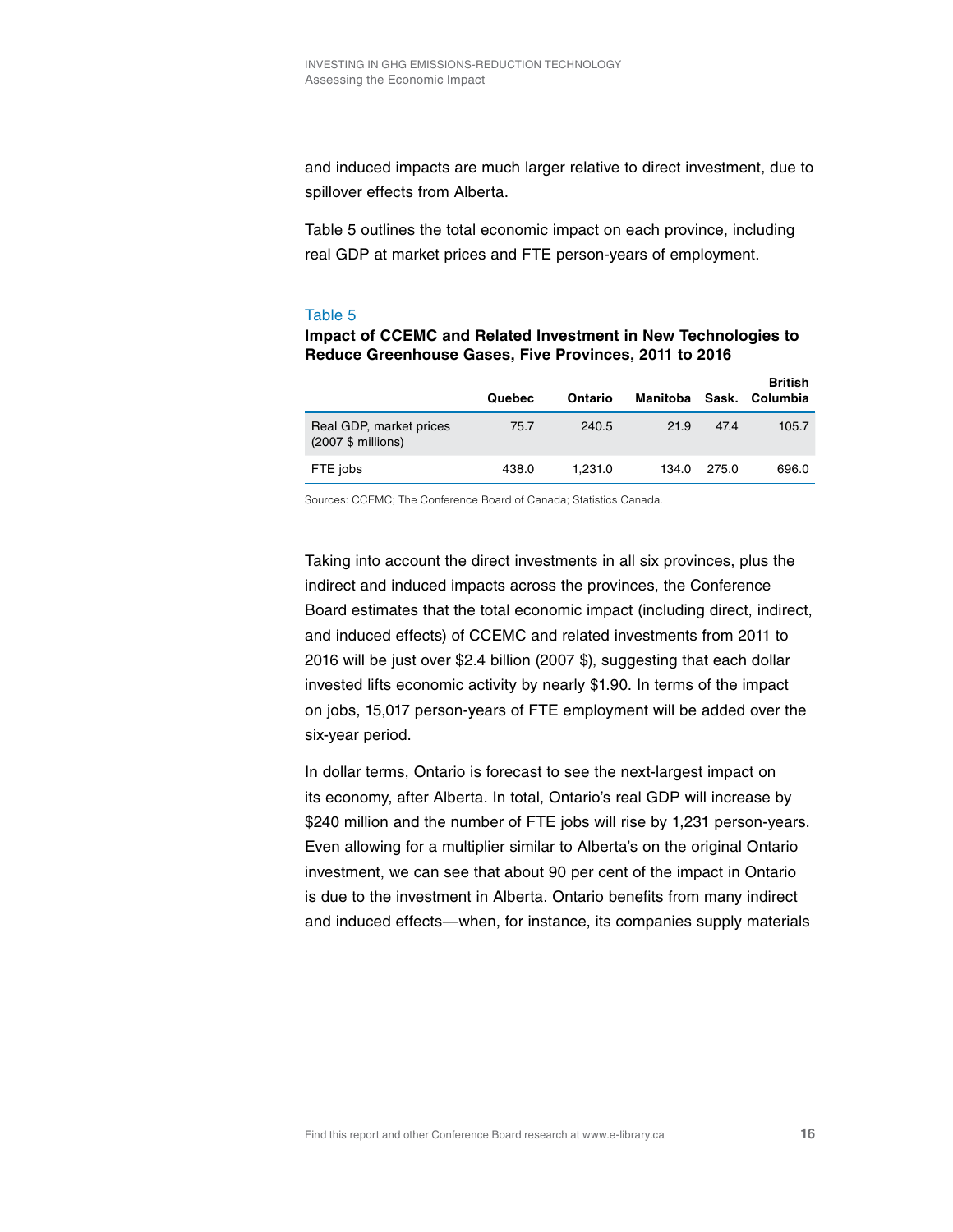to Alberta firms, those Ontario companies hire workers, and those employees spend money and pay taxes.

At the same time, the increased investments are expected to boost British Columbia's economy by \$106 million between 2011 and 2016. The number of FTE jobs will rise by 696 person-years. Next up are Quebec, with an increase in real GDP of \$76 million and 438 additional person-years of FTE jobs; Saskatchewan, with a \$47-million impact on the economy and 275 new person-years of FTE jobs; and Manitoba, with \$22 million and 134 person-years of FTE work. As in Ontario, most of the impact on these provinces' economies comes from the supply-chain and induced impacts of the Alberta investments.

# **Conclusion**

The CCEMC has invested in and helped leverage additional funds for many new projects since its inception in 2009. These new investments are expected to total more than \$1.3 billion (2007 \$) in Alberta alone from 2011 to 2016. This direct contribution to the Alberta economy will lead to a \$1.95-billion (2007 \$) increase in the province's real GDP, through supply-chain and induced effects—a multiplier of 1.5. It will also result in the addition of more than 15,300 jobs, or 12,244 FTE person-years of employment.

The rise in output and employment will help generate a cumulative \$1.2-billion increase in personal income in Alberta, as well as a \$278-million cumulative increase in net operating surplus for corporations. Additional household tax revenues collected will amount to a total of \$226 million over the six-year period.

Within the province, some of the largest supply-chain and induced impacts are occurring in the construction, manufacturing, and commercial services industries. However, not all of the supply-chain impacts are occurring in Alberta. Other provinces—Quebec, Ontario, Manitoba, Saskatchewan and British Columbia—are benefiting from Alberta's investments, and CCEMC and related investments of their own. Taking into account the impacts on these provinces, the total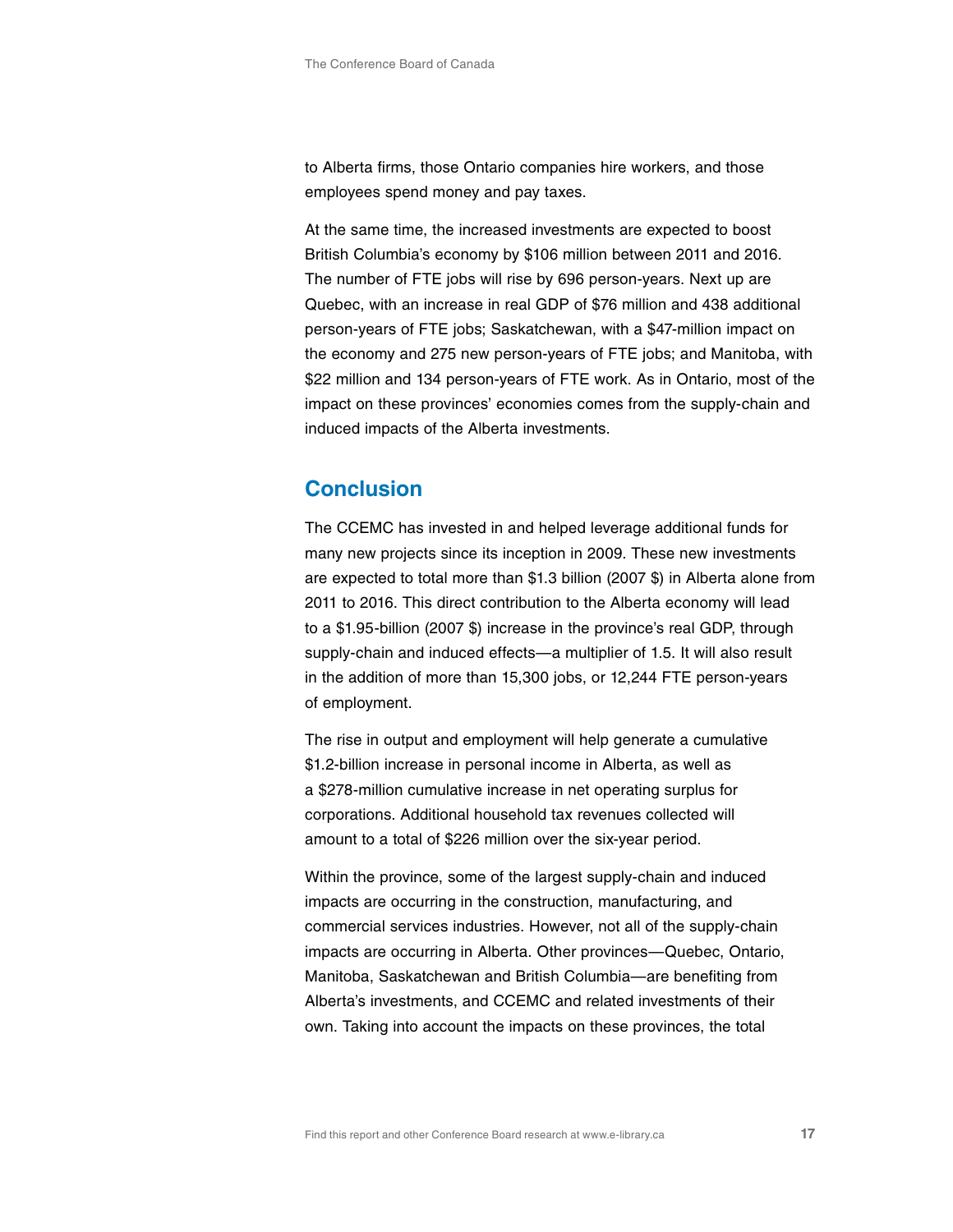direct, indirect, and induced effects of CCEMC and related investments will amount to over \$2.4 billion (2007 \$), making the overall multiplier 1.9—almost a doubling of the total investment. Across all the provinces, including Alberta, 15,017 FTE person-years of employment will be created over the six-year period.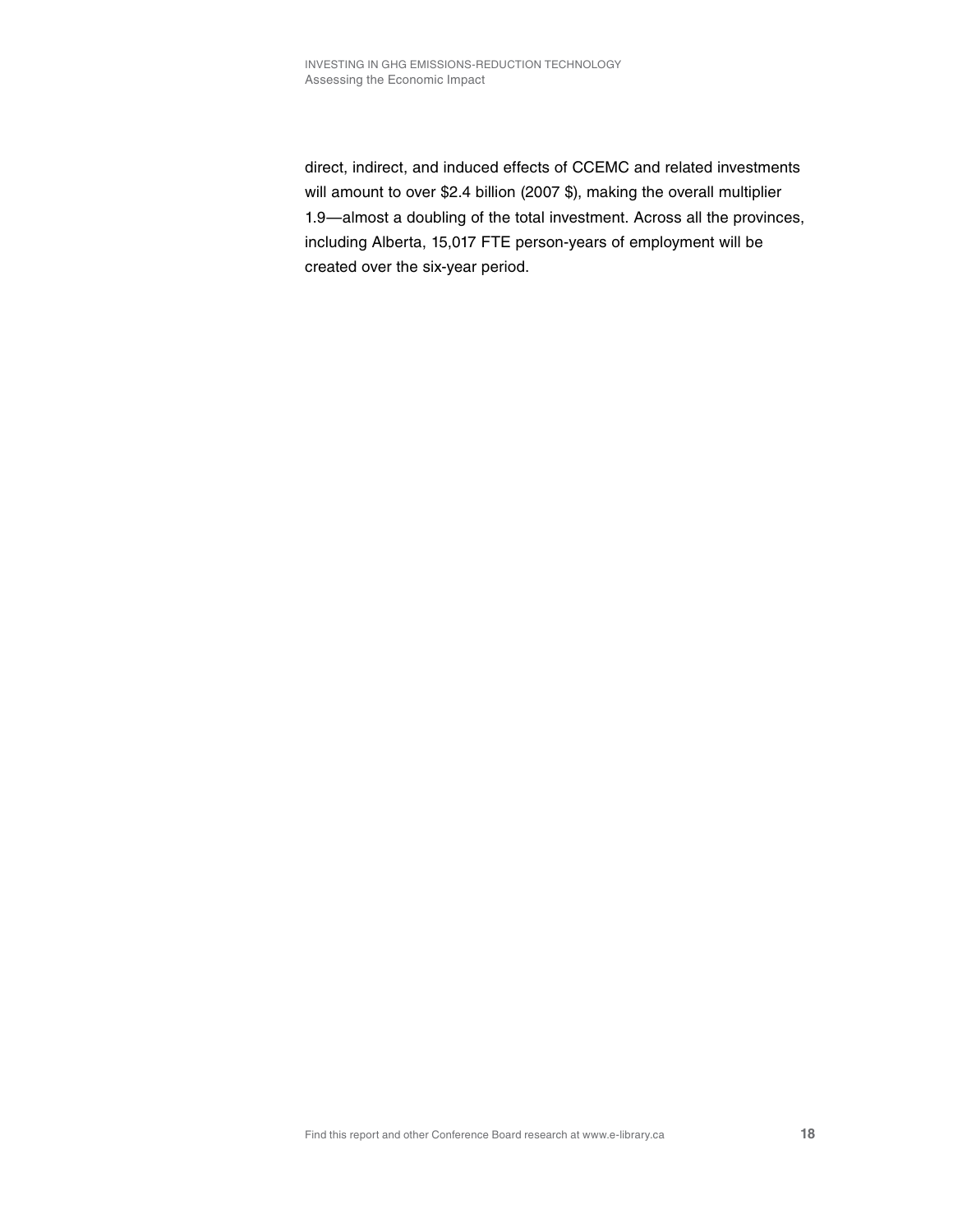# APPENDIX A **Bibliography**

Environment Canada. *Climate Trends and Variations Bulletin—Annual 2012*. <http://ec.gc.ca/adsc-cmda/default.asp?lang=En&n=77842065-1> (accessed January 22, 2015).

Joel Schwartz, Jonathan Buonocore, Jonathan Levy, Charles Driscoll, Kathy Fallon Lambert, and Stephen Reid. *Health Co-Benefits of Carbon Standards for Existing Power Plants*. Montréal: CIRANO, September 2014.

United States Environmental Protection Agency. *Climate Change: Basic Information*. [www.epa.gov/climatechange/basics/](http://www.epa.gov/climatechange/basics/) (accessed January 22, 2015).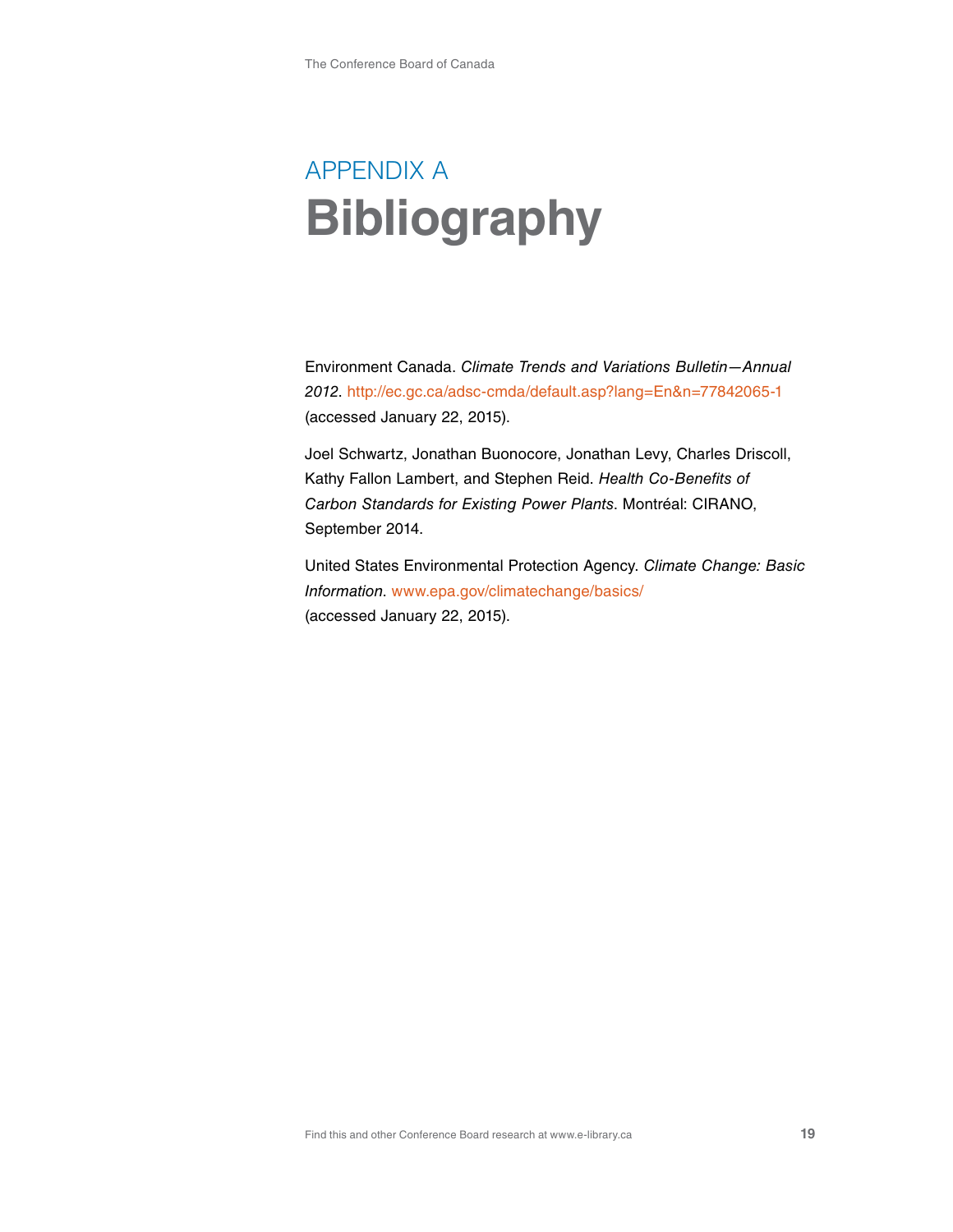# Acknowledgements

This research was undertaken by The Conference Board of Canada with funding and support from the Alberta Climate Change and Emissions Management Corporation (CCEMC). In keeping with Conference Board guidelines for financed research, the design and method of the research, as well as the content of this study, were determined solely by the Conference Board.

Pedro Antunes, Deputy Chief Economist and Executive Director, and Jane McIntyre, Senior Economist with the Conference Board's Economic Forecasting and Analysis division, were the lead writers and researchers on the project. Many thanks are due to Ray Luchkow and Kirk Andries from the CCEMC for their valuable comments and insights throughout the production of this research project.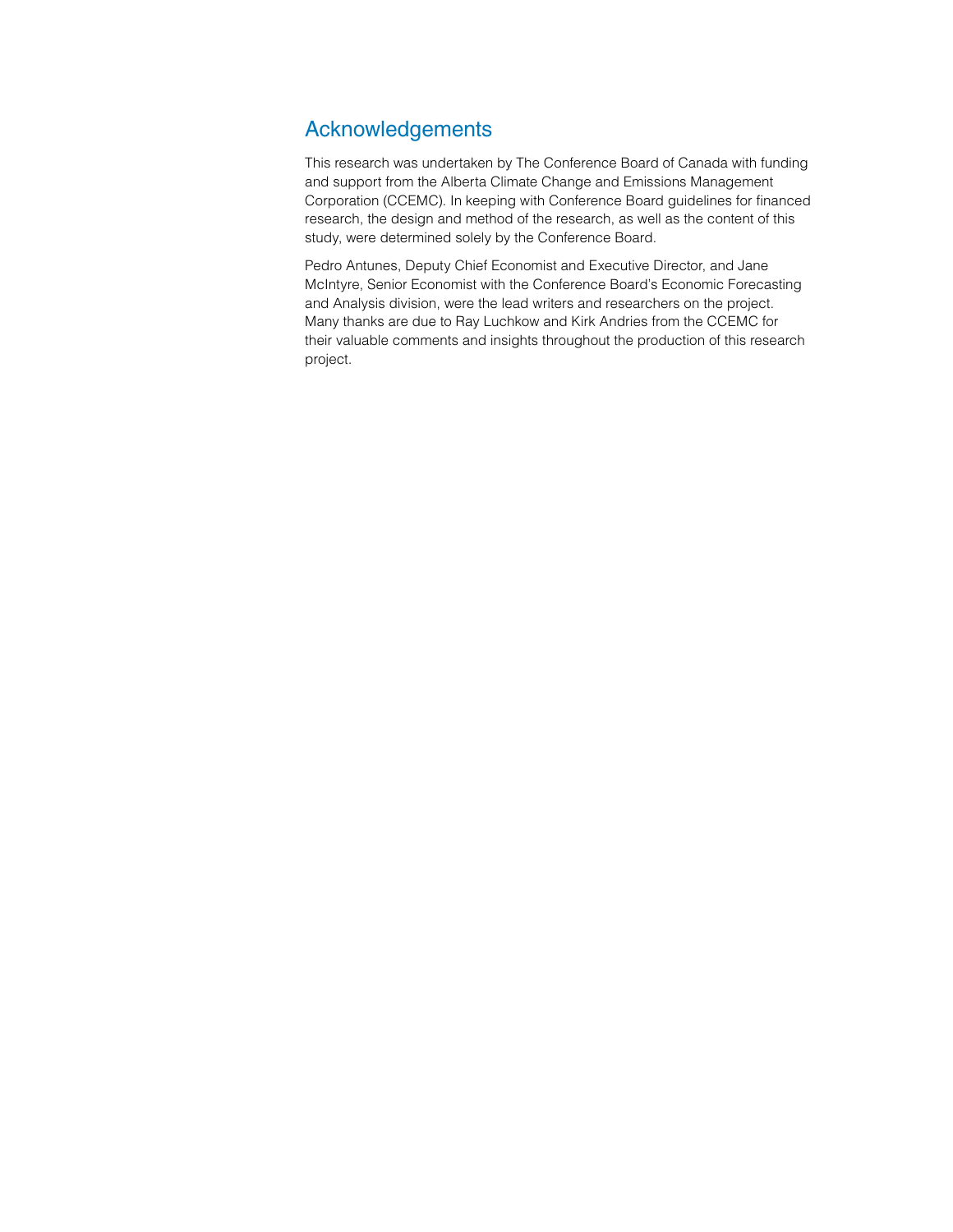

#### About The Conference Board of Canada

We are:

- The foremost independent, not-for-profit, applied research organization in Canada.
- Objective and non-partisan. We do not lobby for specific interests.
- Funded exclusively through the fees we charge for services to the private and public sectors.
- Experts in running conferences but also at conducting, publishing, and disseminating research; helping people network; developing individual leadership skills; and building organizational capacity.
- Specialists in economic trends, as well as organizational performance and public policy issues.
- Not a government department or agency, although we are often hired to provide services for all levels of government.
- Independent from, but affiliated with, The Conference Board, Inc. of New York, which serves nearly 2,000 companies in 60 nations and has offices in Brussels and Hong Kong.